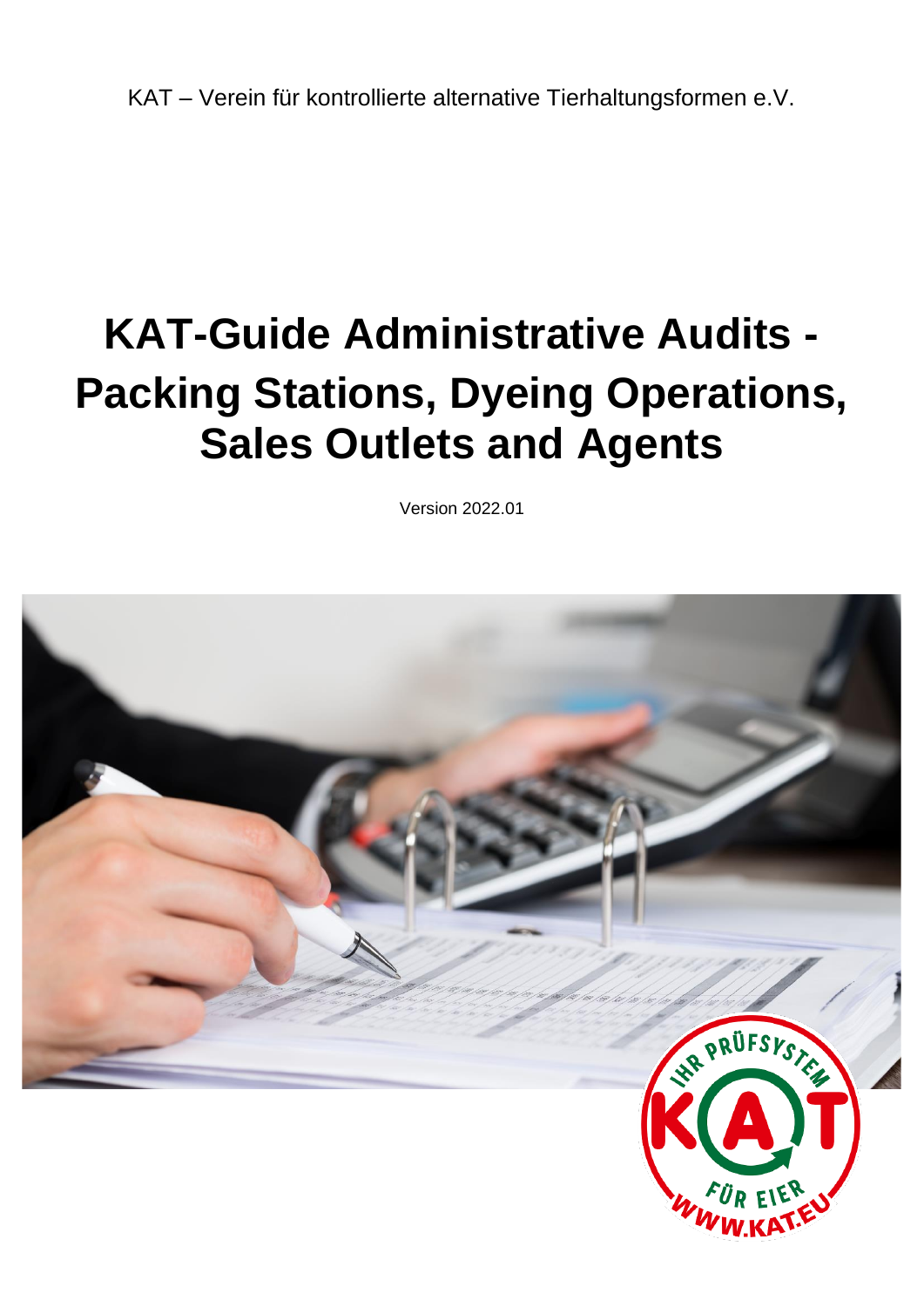# KAT – Verein für kontrollierte alternative Tierhaltungsformen e.V.

**Version 2022.01** replaces version 2017.01 approved 01/10/2021 Status: valid with effect from 01/01/2022

#### **KAT - Verein für kontrollierte alternative Tierhaltungsformen e.V.**

Konrad-Zuse-Platz 5 53227 Bonn Germany Telephone + 49 228 95960 0 Telefax + 49 228 95960 50 Internet [www.kat.eu](file://///kat-fs01/Kontrollen/KAT/Prüfsystematik%20und%20Leitfäden/1.%20KAT-Prüfsystematik%20und%20Leitfäden%202017-2020/2_Leitfäden/In%20Bearbeitung/Vorlage/www.kat.ec) [www.was-steht-auf-dem-ei.de](file://///kat-fs01/Kontrollen/KAT/Prüfsystematik%20und%20Leitfäden/1.%20KAT-Prüfsystematik%20und%20Leitfäden%202017-2020/2_Leitfäden/In%20Bearbeitung/Vorlage/www.was-steht-auf-dem-ei.de)

N.B.

This guide is the property of KAT. On the basis of copyright law, it is forbidden to reproduce the guide, either in whole or in part. Infringements of copyright will be prosecuted.

The English version of this Guide has been produced voluntarily by KAT as an additional service for participants from other member states. KAT assumes no liability for any translation errors or omissions. In the event of any differences between the German and the translated version, the German original shall always be binding.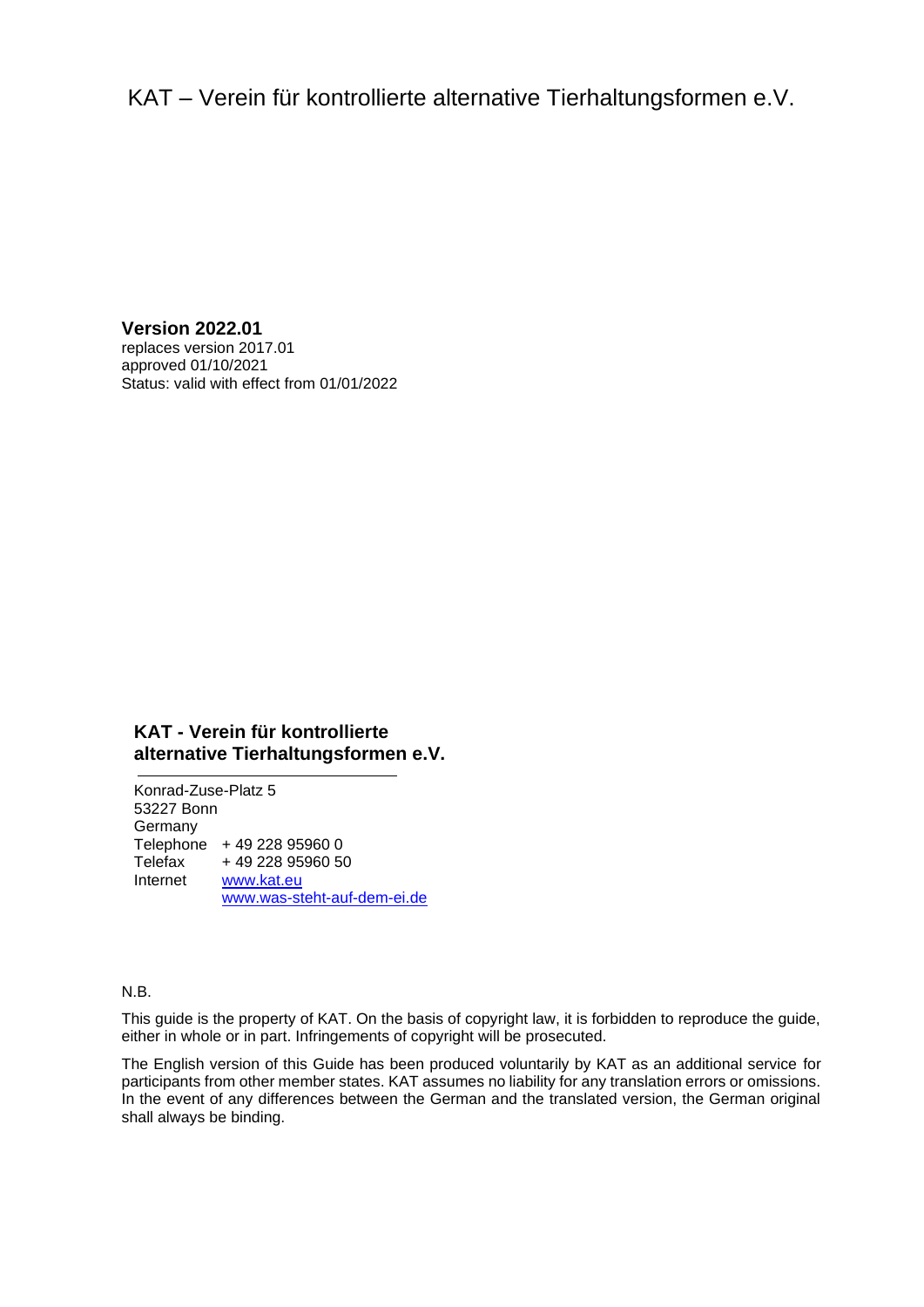

# **Table of contents**

| Part I:      | <b>Basic principles</b>                             | 1               |
|--------------|-----------------------------------------------------|-----------------|
| 1            | <b>Preamble</b>                                     | 1               |
| $\mathbf{2}$ | <b>Scope of application</b>                         | 1               |
| 3            | Participation in the system                         | 1               |
| 4            | <b>Responsibilities</b>                             | 1               |
| 5            | <b>Data protection</b>                              | 1               |
| 6            | Internet portal                                     | $\mathbf{2}$    |
| Part II:     | <b>List of requirements</b>                         | 3               |
| 1            | <b>Storage</b>                                      | 3               |
| 1.1          | Cleanliness and hygiene                             | 3               |
| 1.2          | Separation of flow of goods                         | 3               |
| $\mathbf{2}$ | Labelling                                           | 3               |
| 2.1          | Stamping of eggs                                    | 3               |
| 2.2          | Labelling of goods                                  | 4               |
| 2.3          | Labelling of eggs for industrial use                | $\overline{4}$  |
| 2.4          | Labelling in documents                              | 5               |
| 2.5          | Use of the KAT logo                                 | 6               |
| $\mathbf{3}$ | KAT database reports and documentation requirements | $6\phantom{1}6$ |
| 3.1          | KAT database reports                                | 6               |
| 3.2          | Documentation requirements                          | $\overline{7}$  |
| 4            | <b>Quantity balance</b>                             | 8               |
| 4.1          | Plausibility check                                  | 8               |
| 4.2          | Traceability                                        | 8               |
| Part III:    | <b>Appendix</b>                                     | 9               |
| 1            | <b>Explanation of symbols</b>                       | 9               |
| 2            | <b>Abbreviations</b>                                | 9               |
| 3            | <b>Explanation of terms</b>                         | 9               |
| 4            | <b>Applicable documents</b>                         | 11              |

# **List of tables**

[Tab. 1: Explanation of terms](#page-11-4) 9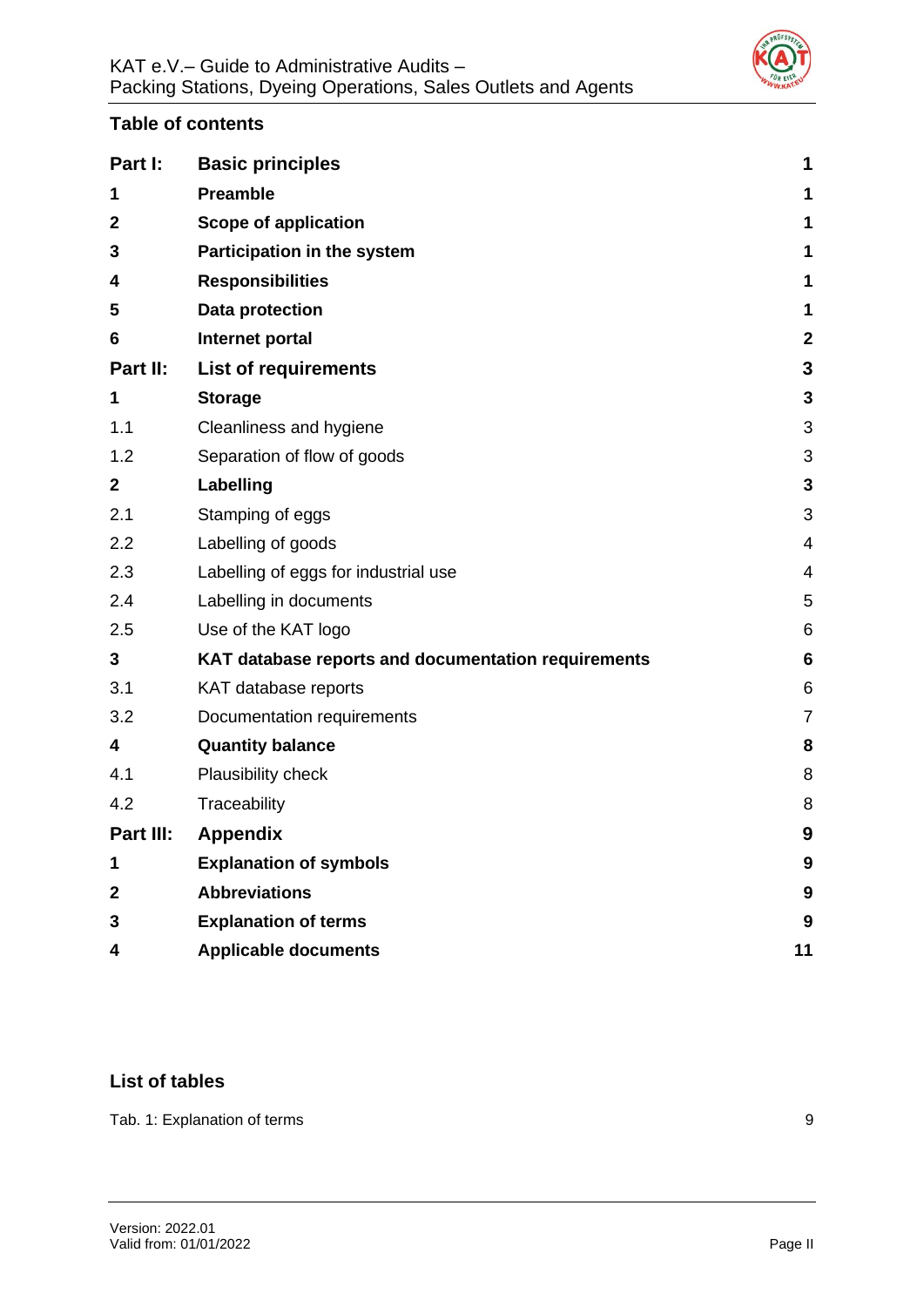

# <span id="page-3-0"></span>**Part I: Basic principles**

# <span id="page-3-1"></span>**1 Preamble**

The Verein für kontrollierte alternative Tierhaltungsformen e.V. (Association for Controlled Alternative Animal Husbandry, KAT) is the most important inspection body in Germany and neighbouring EU countries for the inspection of eggs from alternative forms of hen keeping (free-range, barn and organic egg production). Virtually all eggs offered for sale on the German food retail market bear the KAT conformity seal. The number of member establishments has grown continually since the association was founded in 1995.

<span id="page-3-2"></span>The chief objectives of KAT are:

- to ensure full traceability, assurance of origin, and quality assurance of eggs and egg products from barn, free-range and organic rearing produced, traded or placed on the market by Members;
- to lay down and implement uniform requirements for the barn, free-range and organic rearing of laying hens, taking account of animal welfare issues;
- to lay down and implement uniform requirements for the keeping of male laying hybrids, taking account of animal welfare issues;
- transparency for the consumer by providing information (e.g. through the www.was-steht-auf-dem-ei.de).

# **2 Scope of application**

This Guide has been compiled for packing stations, farm packing stations, small packing stations, dyeing operations, sales outlets and agents as a basis for performing administrative audits of the respective establishment. The requirements upon which the guide is based are independent of the size of the establishment and apply to all participants.

## <span id="page-3-3"></span>**3 Participation in the system**

Any establishment that wishes to be part of the KAT value chain must register with KAT at www.anmeldung.kat.eu and – if not already a participant in the KAT system – enter into a KAT participant contract.

Once the KAT Office has been provided with all of the necessary registration documents and signed participant contract, the establishment will be given access details for the KAT database and the database instructions.

# <span id="page-3-4"></span>**4 Responsibilities**

Every stage in the value chain is responsible for complying with the described requirements and for correctly reporting the necessary data to the KAT database.

## <span id="page-3-5"></span>**5 Data protection**

The data entered by the system participant in the KAT database system are stored on the internet server and computer system and on data storage media. All data are protected against tampering and access by third parties through state-of-the-art technology. Master data are not transferred to third parties and are used exclusively by KAT for participant administration.

Only the KAT Office and the participants themselves have access to the data entered in the system. The disclosure of data to entities outside the system ("the public") is fundamentally excluded.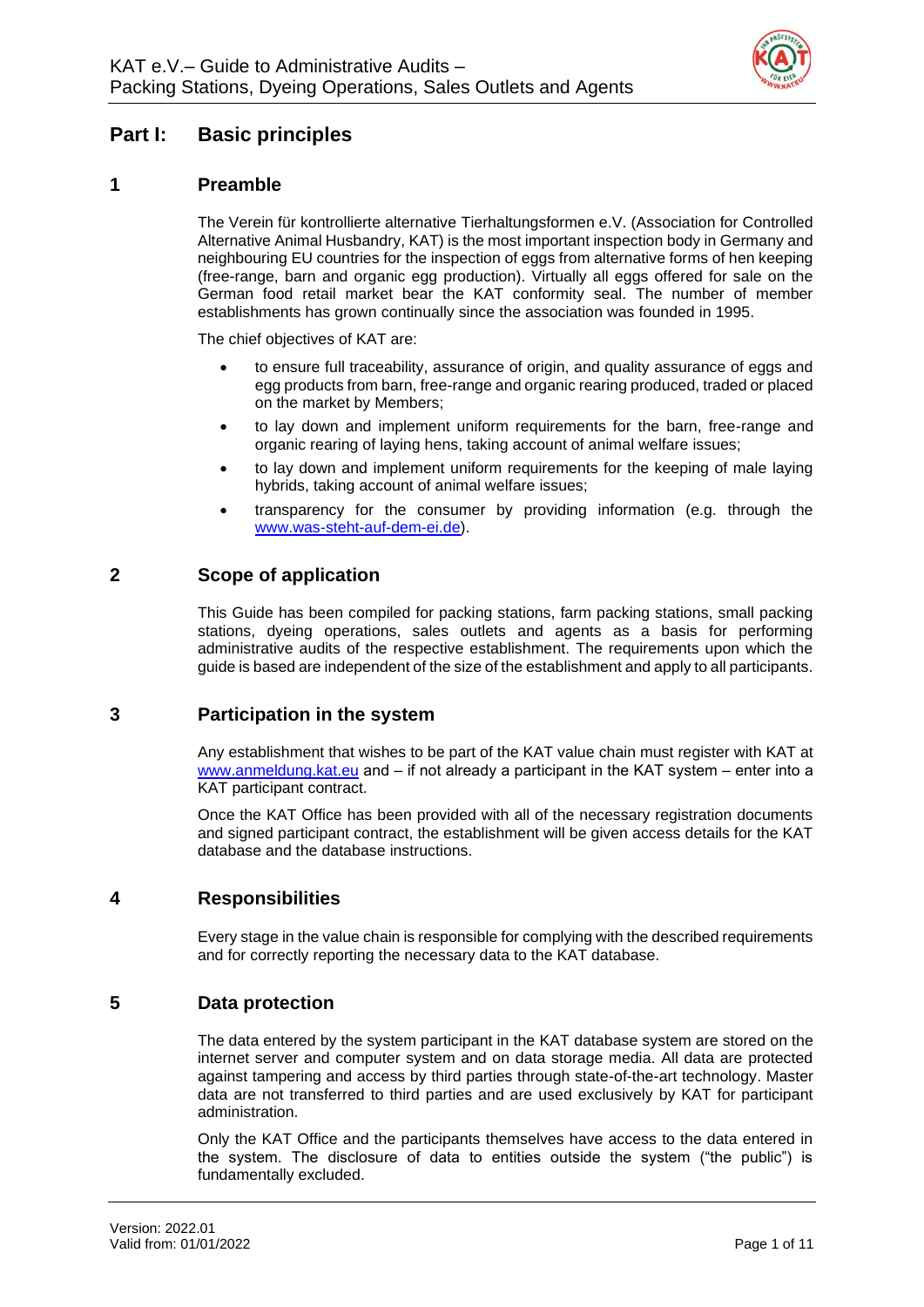

For the purpose of plausibility checks, the KAT Office has comprehensive access rights to participant data and can also access information on bird movements at all production and sales stages included in the KAT system.

# <span id="page-4-0"></span>**6 Internet portal**

In order to create greater transparency, KAT offers a special service on the query page at www.was-steht-auf-dem-ei.de: By entering the number printed on the egg (stamp number), consumers can find out the name and location of the laying farm and view pictures of the henhouse and birds. The query function is also available in the form of a smartphone app.

Further information on the KAT system can be found at www.kat.eu Every KAT participant can register for the internal area of the website and download the documents held there (circulars, forms, member lists, etc.).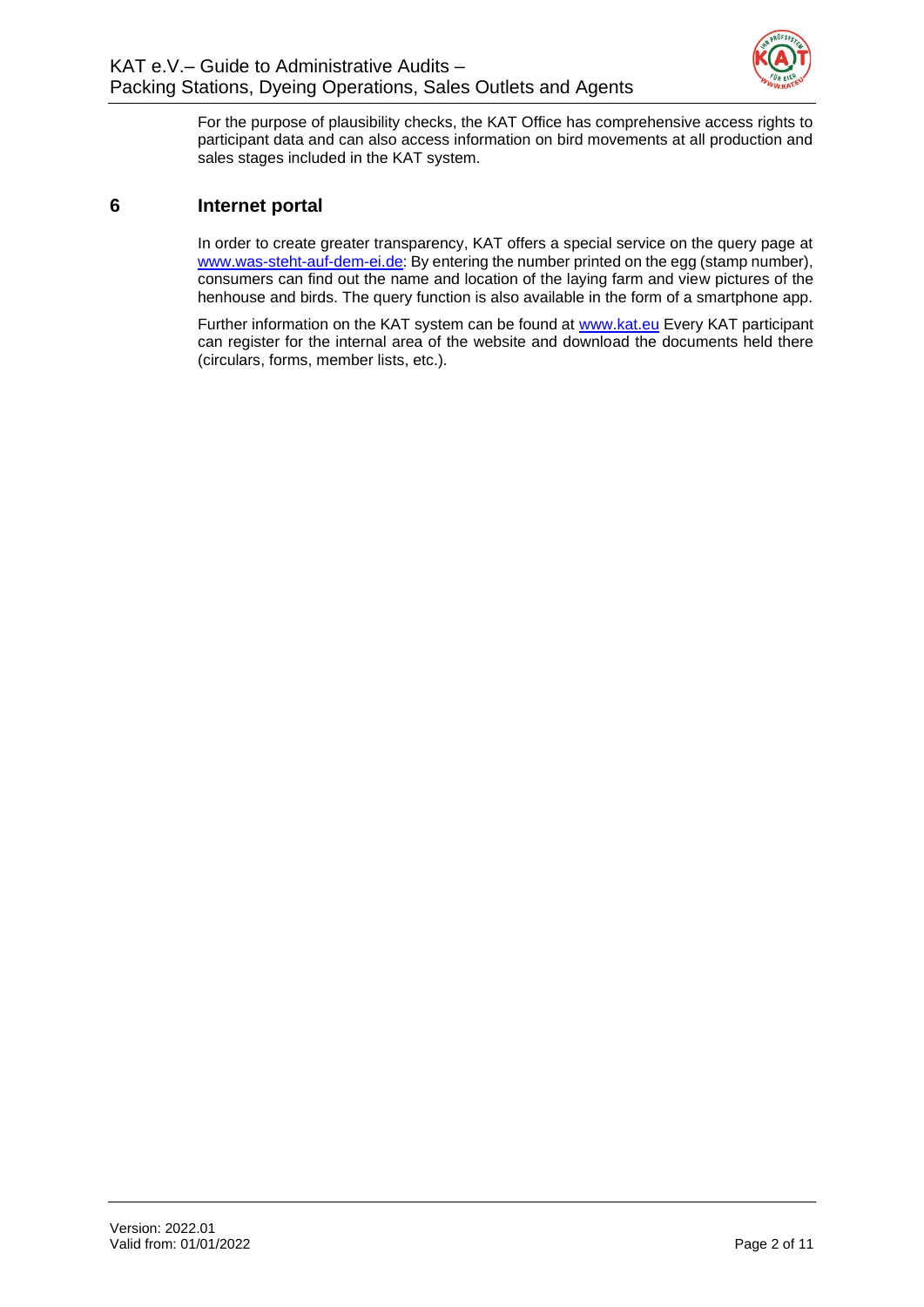

# <span id="page-5-0"></span>**Part II: List of requirements**

# <span id="page-5-1"></span>**1 Storage**

## <span id="page-5-2"></span>**1.1 Cleanliness and hygiene**

1.1.1 The establishment is kept clean and tidy. In terms of hygiene law, the site poses absolutely no risk for the product.

#### <span id="page-5-3"></span>**1.2 Separation of flow of goods**

#### 1.2.1 **[K.O.]** Separation of KAT goods and third-party goods

In cases where the packing station procures third-party goods, measures are in place to ensure that KAT unsorted eggs and third-party unsorted eggs are physically separated with no risk of the goods being confused or mixed up. If it is not possible to store KAT goods and third-party goods separately, the goods are clearly labelled and identifiable at all times.

*Information: Spatial separation requires a separated area that is clearly defined and identified.*

#### 1.2.2 Separation by form of production

Where physical goods are being procured, measures are in place to ensure that the unsorted eggs are stored separately according to the form of production. The stamping of eggs alone is not sufficient for differentiating the various forms of production.

There are clearly labelled and allocated storage areas for each form of production.

*Information: If, due to lack of space, goods from different forms of production must be stored directly next to each other, the form of production must be clearly identified by means of a label on the pallets (only one form per row).*

1.2.3 Separate storage of eggs for industrial use

Eggs intended for industrial use are stored in the dedicated and labelled storage areas and kept separate from unsorted eggs.

## <span id="page-5-4"></span>**2 Labelling**

#### <span id="page-5-5"></span>**2.1 Stamping of eggs**

- 2.1.1 **[K.O.]** Unsorted eggs from KAT farms are stamped at the packing station. KAT eggs must be stamped directly at the laying farm.
	- *Information: Unstamped KAT eggs may only be accepted by the packing station if the stamping machine at the laying farm malfunctions and KAT has been notified accordingly using the relevant form. If unstamped KAT eggs are included with incoming goods without any notification of a stamping machine malfunction having been received from the KAT Office, the packing station immediately removes the KAT status.*
- 2.1.2 In accordance with marketing standards, the stamp on sorted eggs must be clearly visible, easily legible and at least 2 mm high.

*Information: During spot checks of loose/packed eggs, the maximum permitted level of illegible stamps is 20% of the goods.*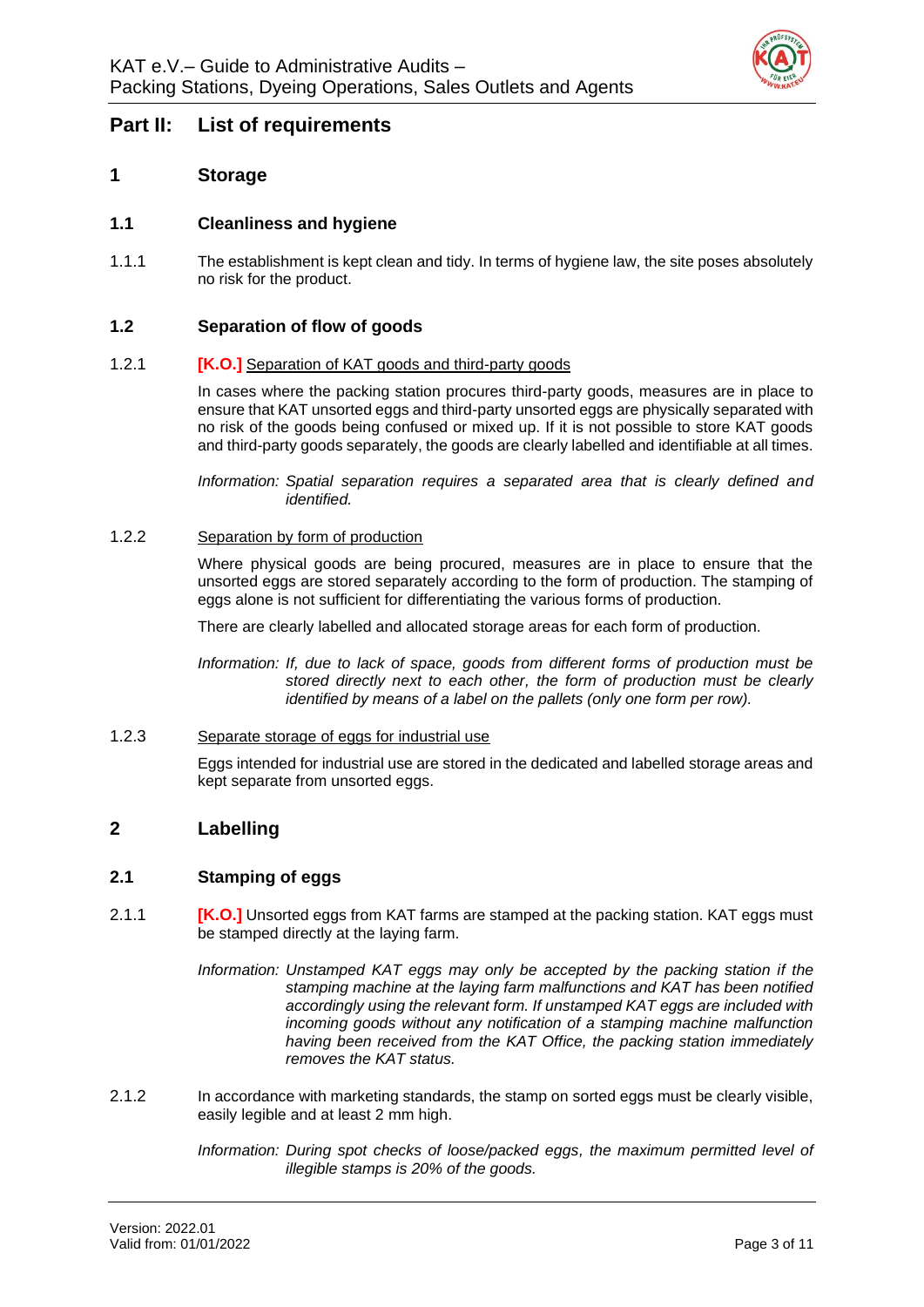

# <span id="page-6-0"></span>**2.2 Labelling of goods**

#### 2.2.1 Unsorted eggs

If unsorted eggs are bought in, each pallet/transport packaging must have a label containing at least the following information:

- Identification as KAT goods/third-party goods
- ✓ Name and address of the producer
- ✓ Stamp number
- ✓ Number and/or weight of eggs
- ✓ Laying date or laying period
- Dispatch date
- Stamp number

#### 2.2.2 Sorted eggs

If sorted eggs are bought in, each pallet/transport packaging must have a label containing at least the following information:

- ✓ Identification as KAT goods/third-party goods
- ✓ Number of packaging station
- ✓ Quality class
- ✓ Weight class
- ✓ Best-before date
- ✓ Form of production
- ✓ Stamp number

#### 2.2.3 Pre-packaging

The outer packaging for quality class A eggs is labelled with at least the following information, which is clearly visible and easily legible:

- $\checkmark$  KAT logo for small packaging
- ✓ Packing station number
- Quality class
- Weight class or the information "Eggs of various sizes" and the minimum net weight of the eggs in grams
- ✓ Best-before date
- Recommendation to consumers to store eggs at fridge temperature after purchase
- ✓ Form of production
- $\checkmark$  Explanation of what the stamp number means

*Information: If quality class A eggs from various weight classes are included in the same package, the minimum net weight of the eggs in grams must be specified on the outside of the packaging. Additionally, the wording "Eggs of various sizes" or similar description must be included on the packaging.*

#### <span id="page-6-1"></span>**2.3 Labelling of eggs for industrial use**

Eggs may be classed as quality class A or quality class B. Class B eggs are eggs that lack the quality characteristics of class A eggs or that have been downgraded from class A. Generally, class B eggs must also be stamped with the stamp number. It is not mandatory to label cracked eggs or dirty eggs that cannot be stamped for technical reasons.

Eggs for the food-processing industry may continue to be identified with the yellow sleeve.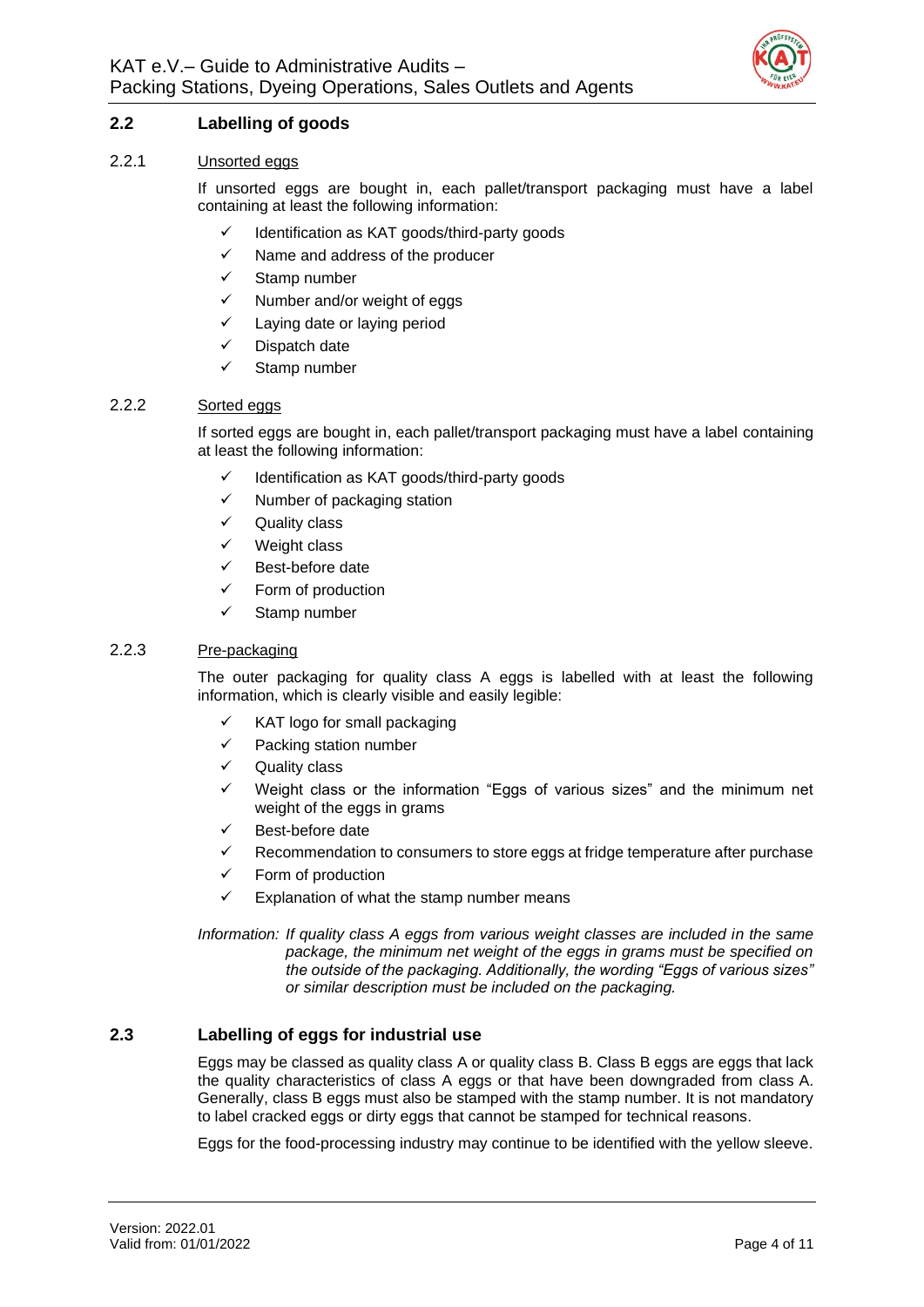

- *Information: The legislator abolished the yellow sleeve as obligatory identification for eggs for the food-processing industry in 2008. It may, however, still be used. It is only the labelling of eggs for the non-food processing industry with the red sleeve that is still mandatory.*
- 2.3.1 Eggs supplied to the food-processing industry are clearly marked as "Eggs for the foodprocessing industry".
- 2.3.2 Eggs being supplied to the "Non-food industry" are marked with a red label or sleeve. The following information is required:
	- $\checkmark$  Name and address of the recipient
	- $\checkmark$  Name and address of the market participant that dispatched the eggs
	- ✓ Identification as "Eggs for industrial use" in 2 cm high block capitals and identification as "Unfit for human consumption" in at least 8 mm high letters.

## <span id="page-7-0"></span>**2.4 Labelling in documents**

2.4.1 KAT stocks must be clearly assigned and labelled.

*Information: Simply stating the KAT identification number (KAT ID) as labelling in documents is not sufficient.*

- 2.4.2 Each KAT item has its own item number that clearly identifies it as a KAT good.
- 2.4.3 There are no item numbers that are used for both a KAT item and a third-party item.
- 2.4.4 The delivery notes for the outgoing unsorted eggs at least include the following information:
	- ✓ Item number/description
	- ✓ Stamp number
	- Clear KAT labelling
	- ✓ Laying date/period
	- ✓ Form of production
	- ✓ Recipient
	- ✓ Quantity
	- Dispatch/delivery date
- 2.4.5 The delivery notes for the incoming unsorted eggs at least include the following information:
	- ✓ Stamp number
	- ✓ Clear KAT labelling
	- ✓ Form of production
	- ✓ Laying date/period
	- ✓ Sender/recipient
	- ✓ Quantity
	- ✓ Dispatch/delivery date
- 2.4.6 The delivery notes for the outgoing sorted eggs at least include the following information:
	- ✓ Item number/description
	- ✓ Quality and weight class
	- ✓ Stamp number
	- ✓ Clear KAT labelling
	- ✓ Form of production
	- Best before date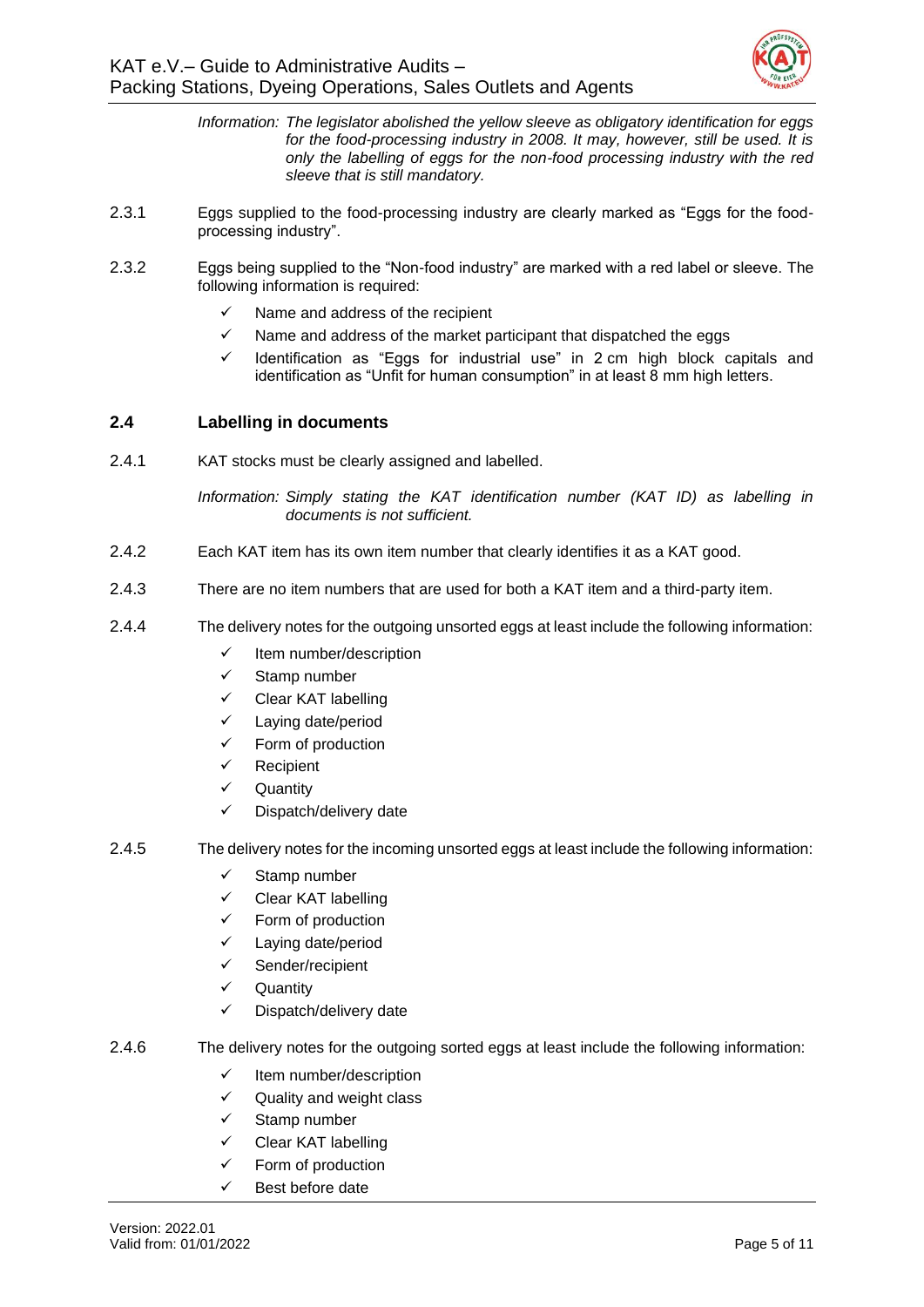

- ✓ Recipient
- ✓ Quantity/number/weight
- ✓ Dispatch/delivery date
- ✓ Customer's signature
- 2.4.7 The delivery notes for the incoming sorted eggs at least include the following information:
	- ✓ Item number/description
	- ✓ Quality and weight class
	- ✓ Stamp number
	- ✓ Clear KAT labelling
	- ✓ Best before date
	- Form of production
	- ✓ Sender/recipient
	- ✓ Quantity/number/weight
	- ✓ Best-before date
	- ✓ Dispatch/delivery date
	- ✓ Customer's signature
- 2.4.8 The invoices at least include the following information:
	- ✓ Item number/description
	- ✓ Quality and weight class
	- ✓ Clear KAT labelling
	- Form of production
	- ✓ Sender/recipient
	- ✓ Quantity/number/weight
	- ✓ Delivery note number or delivery date
	- ✓ Invoice number

## <span id="page-8-0"></span>**2.5 Use of the KAT logo**

- 2.5.1 The use of the KAT logo on egg packaging for the German food retail trade is compulsory for the clear identification of KAT goods. The KAT logo complies with the current design rules and is displayed accordingly on the egg packaging.
- 2.5.2 The KAT logo may be used as a general logo on delivery notes and invoices provided that the items are also clearly marked as KAT or third-party goods or are exclusively KAT goods.
	- *KAT logo design rules*

## <span id="page-8-1"></span>**3 KAT database reports and documentation requirements**

#### <span id="page-8-2"></span>**3.1 KAT database reports**

The goods reports are entered weekly  $-$  by no later than midnight on Wednesday of the following week – into the KAT database at https://datenbank.kat.eu.

Every establishment is responsible for correctly inputting the required data in the KAT database itself.

The access details are treated as confidential. The establishments are responsible for the accuracy of the input data.

The database reports include all data necessary for traceability and plausibility checks.

*Procedural instruction VA-PVMFB-01-EN\_Database\_instructions*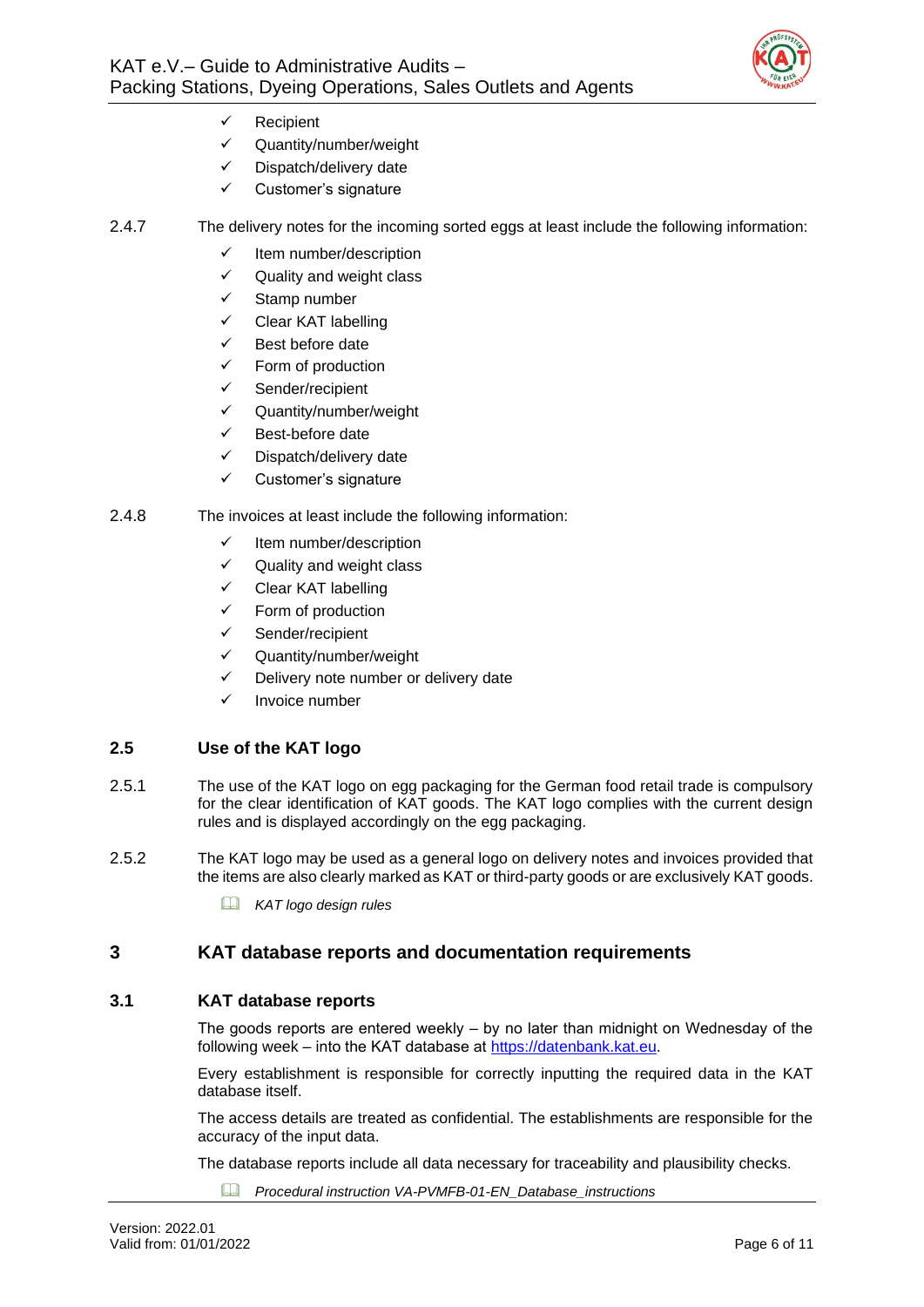

Information: For non-KAT participants, the general KAT IDs such as PS99 or standard IDs may be used.

3.1.1 **[K.O.]** All goods reports to the KAT database are submitted in accordance with the procedural instruction.

*Procedural instruction VA-PVMFB-02\_EN\_Submission\_of\_goods\_reports*

- 3.1.2 The data for outgoing KAT goods are reported to the KAT database on a weekly basis.
- 3.1.3 Outgoing KAT goods are reported to the KAT database for each customer stating the recipient's KAT ID.
- 3.1.4 The data for outgoing third-party goods are reported to the KAT database on a weekly basis.
- 3.1.5 The data for incoming third-party goods are reported to the KAT database on a weekly basis.
- 3.1.6 The data for goods passed to contract processors are reported to the KAT database on a weekly basis.

*Information: If the processing of KAT eggs is taken care of by contract processors that are not participants in the KAT system, the eggs lose their KAT status and may not re-enter the KAT system.*

- 3.1.7 Information on existing suppliers is up to date and complete in the KAT database.
- 3.1.8 Information on existing recipients is up to date and complete in the KAT database.
- 3.1.9 The establishment has measures in place to ensure that all incoming goods from its suppliers are entered in the KAT database in the form of up-to-date and complete reports.
- 3.1.10 Incoming goods reports made by a packing station itself are stored completely and correctly in the KAT database.
- 3.1.11 The establishment regularly checks the completeness of all incoming goods reports in the KAT database as well as all outgoing reports for goods that are forwarded for contract processing.

If individual suppliers fail to comply with their reporting obligations, the establishment informs them of this failure in writing.

#### <span id="page-9-0"></span>**3.2 Documentation requirements**

- *Information: If an establishment does not have an enterprise resource planning system, daily routing lists must be kept, indicating the customer, delivery date and best-before date.*
- 3.2.1 The establishment description is complete and up to date. Any changes to the establishment description are reported to the KAT Office immediately.
	- *Form FB-A-01-EN\_Establishment\_description*
- 3.2.2 All documents relevant to the flow of goods are kept for at least 12 months after the expiry of the best-before date in order to reconcile the flow of goods.
- 3.2.3 Files are organised on the basis of accounting requirements, with delivery notes and invoices for KAT goods stored separately.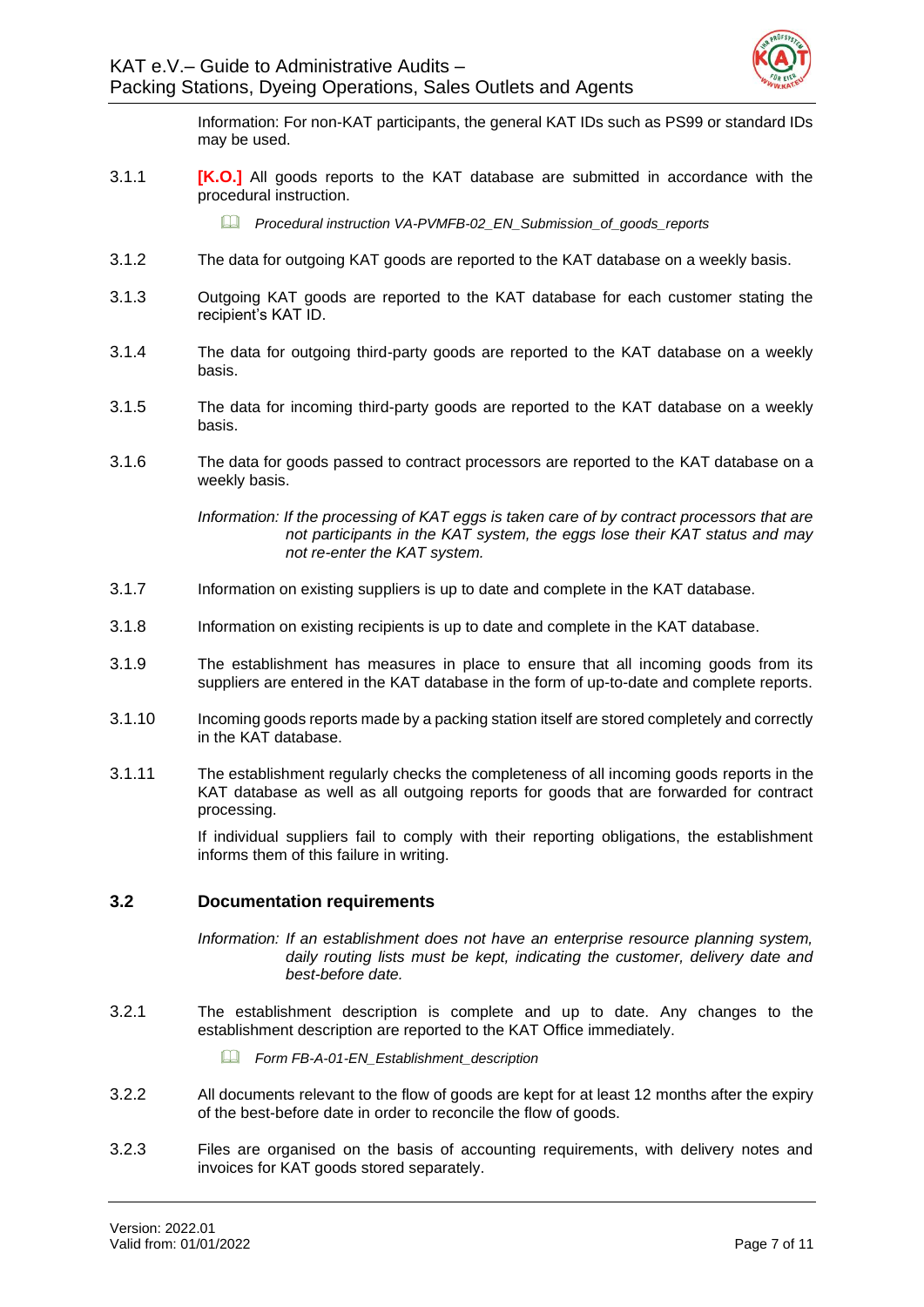

- 3.2.4 The number of delivery notes for outgoing goods is complete.
- 3.2.5 All invoices for outgoing goods are available and are numbered consecutively.

By evaluating sales of KAT items, the outgoing goods for the period under review can be displayed. Item numbers are clearly assigned to the outgoing goods invoices.

- 3.2.6 **[K.O.]** The link between delivery notes and invoices can be clearly established and is plausible.
- 3.2.7 All invoices are posted correctly and in full. Information on bank statements/sales statistics is complete, comprehensive and correct.
- 3.2.8 The total loss of goods is documented on a monthly basis.

## <span id="page-10-0"></span>**4 Quantity balance**

#### <span id="page-10-1"></span>**4.1 Plausibility check**

- 4.1.1 **[K.O.]** Based on the available data and documents, a complete flow-of-goods calculation for KAT goods broken down by form of production is possible, whereby the total balance of KAT goods can be mathematically traced through incoming goods, sorting/packaging and outgoing goods for random samples.
- 4.1.2 **[K.O.]** The data reported for KAT outgoing goods are complete and correct.

The quantities, types and times on all of the outgoing goods reports match the information on the corresponding invoices and delivery notes.

- 4.1.3 **[K.O.]** The quantities, types and times on all of the incoming goods reports match the information on the corresponding invoices and delivery notes.
- 4.1.4 The stamp numbers for the outgoing goods reports correspond to the stamp numbers on the delivery notes for the outgoing goods.
- 4.1.5 The outgoing goods reports only contain stamp numbers that are also reported for incoming goods. The quantities for each stamp number are the same for incoming and outgoing goods.
- 4.1.6 The plausibility of the outgoing goods invoices can be verified using the item statistics.
- 4.1.7 The quantities in the outgoing goods reports match the quantities in the food retail trade's incoming goods reports.
- 4.1.8 The quantities in the packing station's incoming goods reports match the documented quantities on the laying lists for the supplying laying farm.

## <span id="page-10-2"></span>**4.2 Traceability**

4.2.1 **[K.O.]** The establishment has a system that guarantees the identification of batches of unsorted eggs and for tracing and documenting how these relate to batches of sorted eggs. The traceability of the KAT goods is ensured by means of a 1:1 correlation.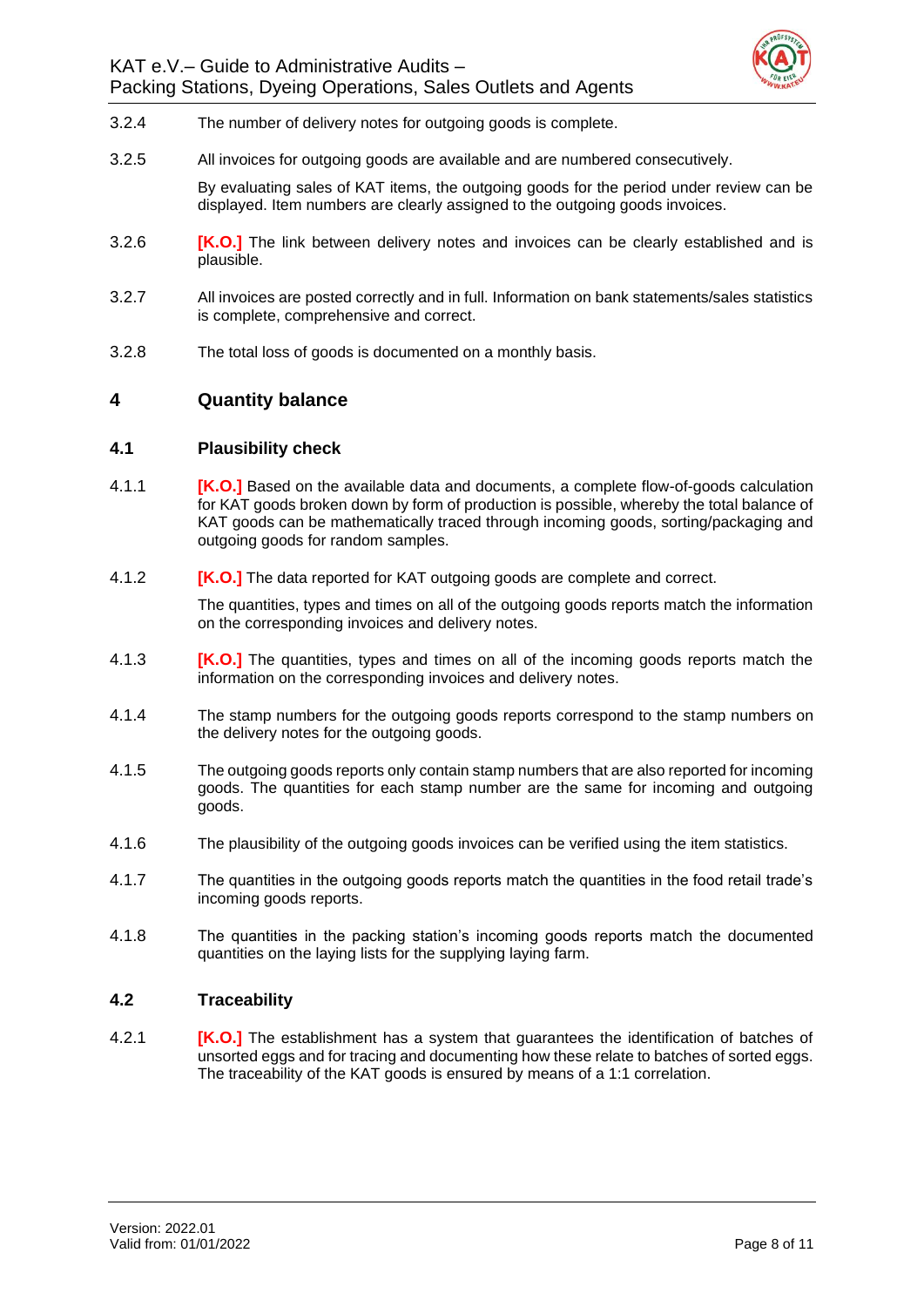

# <span id="page-11-0"></span>**Part III: Appendix**

# <span id="page-11-1"></span>**1 Explanation of symbols**

**[K.O.]** Knock-Out-criteria

- *References to other applicable documents*
- *Documents to be provided or submitted*

# <span id="page-11-2"></span>**2 Abbreviations**

| EU         | European Union                                          |
|------------|---------------------------------------------------------|
| FB         | Form                                                    |
| K.O.       | Knock-out                                               |
| KAT e.V.   | Verein für kontrollierte alternative Tierhaltungsformen |
| KAT ID     | KAT identification number                               |
| <b>KVP</b> | Small packaging                                         |
| <b>LEH</b> | Food retail trade                                       |
| MHD        | Best-before date                                        |
| VA         | Procedural instruction                                  |

# <span id="page-11-4"></span><span id="page-11-3"></span>**3 Explanation of terms**

Tab. 1: Explanation of terms

| Term                | Definition/explanation                                                                                                                                                                                                                                                                                                                                                                                                                                                                                                                                         |
|---------------------|----------------------------------------------------------------------------------------------------------------------------------------------------------------------------------------------------------------------------------------------------------------------------------------------------------------------------------------------------------------------------------------------------------------------------------------------------------------------------------------------------------------------------------------------------------------|
| Agent               | Agents are companies that only handle the goods and that<br>neither have a physical relationship with the respective<br>establishment (egg product plant, egg packing station, laying<br>farm) or goods nor carry out marketing and invoicing in their<br>own name and for their own account (commission-based<br>invoicing). Like packing stations, agents are required to enter<br>their weekly outgoing goods in the KAT database.                                                                                                                          |
| Contract processing | A commissioned service (contract dyeing, contract sorting,<br>contract spray drying etc.) without any change in ownership of<br>the goods                                                                                                                                                                                                                                                                                                                                                                                                                      |
| Dyeing operation    | Site that produces boiled and dyed eggs.                                                                                                                                                                                                                                                                                                                                                                                                                                                                                                                       |
| Egg products        | Egg products means processed products resulting from the<br>processing of eggs, or of various components or mixtures of<br>eggs, or from the further processing of such processed<br>products (definition in acc. with Annex I No. 7.3 of Ordinance<br>(EC) No. 853/2004). The products can be liquid, concentrated,<br>dried, crystallised, frozen, deep-frozen or fermented. They<br>may only be produced from hen's eggs (Gallus gallus<br>domesticus). Other foods or additives can be added to these<br>products. Within the KAT system, egg products are |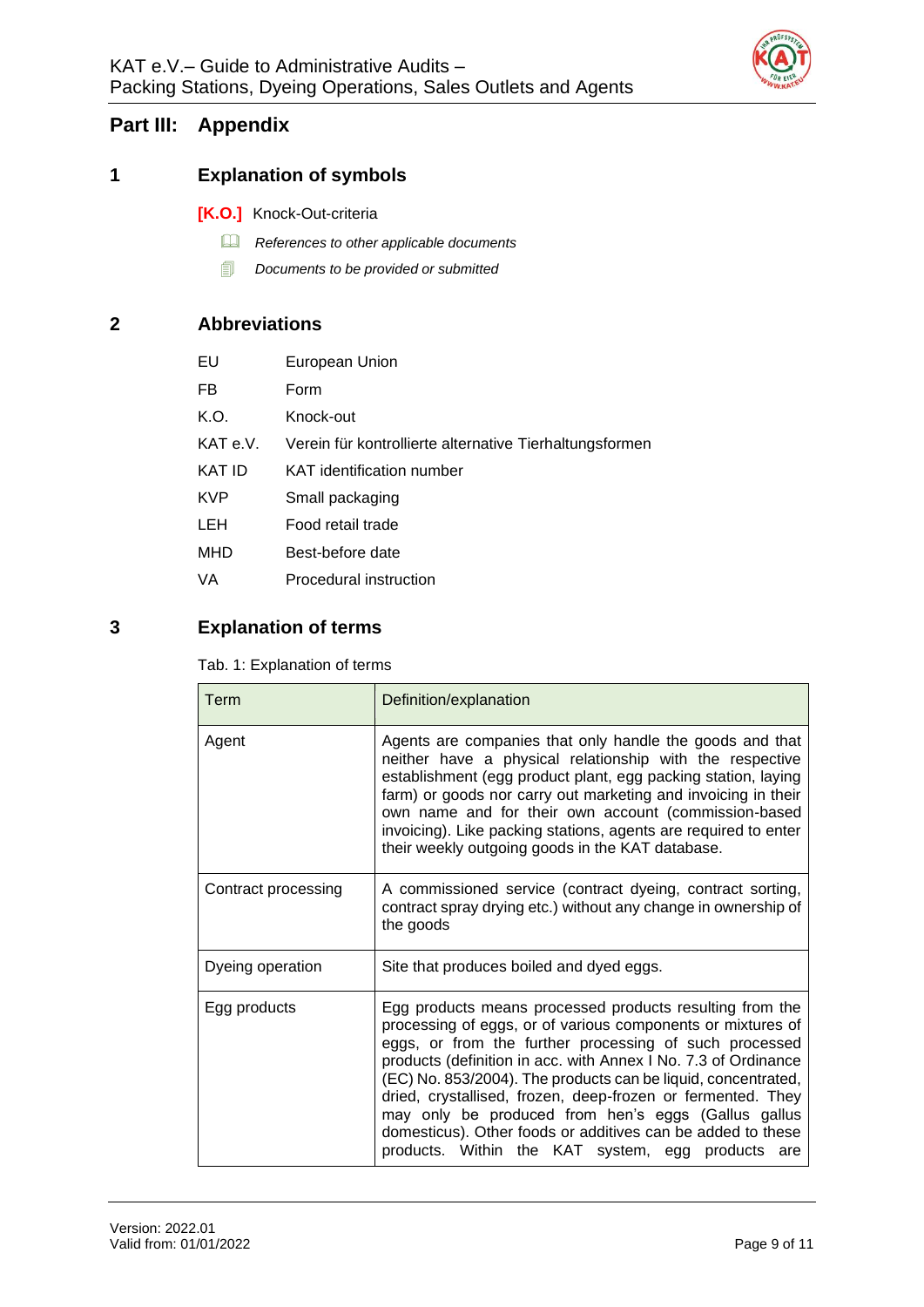

|                         | documented that also have to be specified in the declaration<br>of the respective mixture/food.                                                                                                                                       |
|-------------------------|---------------------------------------------------------------------------------------------------------------------------------------------------------------------------------------------------------------------------------------|
| Eggs for industrial use | Eggs that are not marketed as eggs for consumption but that<br>are supplied to the food-processing industry.                                                                                                                          |
| Industrial goods        | Eggs that are not intended for consumption that are supplied<br>exclusively to the non-food processing industry and that are<br>identified accordingly                                                                                |
| KAT goods               | Goods from KAT-compliant establishments that are subject to<br>a conformity assessment across the whole process chain                                                                                                                 |
| <b>KAT stocks</b>       | Stocks from establishments that are KAT-compliant and are<br>subject to a conformity assessment across all stages                                                                                                                     |
| Laying farm             | A local, economic and epidemiologically safe unit comprising<br>one or several henhouses for the production of eggs                                                                                                                   |
| Male laying hybrid      | The male of the hybrid of the Gallus gallus species; laying<br>optimised<br>for poultry farming based<br>hybrids<br>are<br>on<br>hybrids and are bred specifically for their laying performance                                       |
| Packing station         | Any establishment that is licensed pursuant to Article 5 of<br>Regulation (EU) 589/2008 and in which eggs are sorted and<br>packed by weight class, with the packaging being labelled<br>accordingly                                  |
| Sales outlet            | Establishments that market KAT goods in their own name;<br>there is no physical change to the goods (sorting, labelling and<br>packaging); sales outlets must also enter their weekly data on<br>outgoing goods into the KAT database |
| Small packing station   | Establishment that sorts, packages and markets eggs from its<br>own laying farm or contract farmers and/or other packing<br>stations. Incoming goods must not exceed 15 million eggs per<br>year                                      |
| Sorted eggs             | Sorted eggs in the shell in quality class A that are intended for<br>immediate consumption.                                                                                                                                           |
| Third-party goods       | Goods from establishments/operational areas that are not<br>members of the KAT system and that do not hold a KAT<br>conformity certificate                                                                                            |
| Unsorted eggs           | Unprocessed, unsorted, raw shell egg from hens of the Gallus<br>gallus species that is suitable for immediate consumption or<br>for the manufacture of egg products.                                                                  |